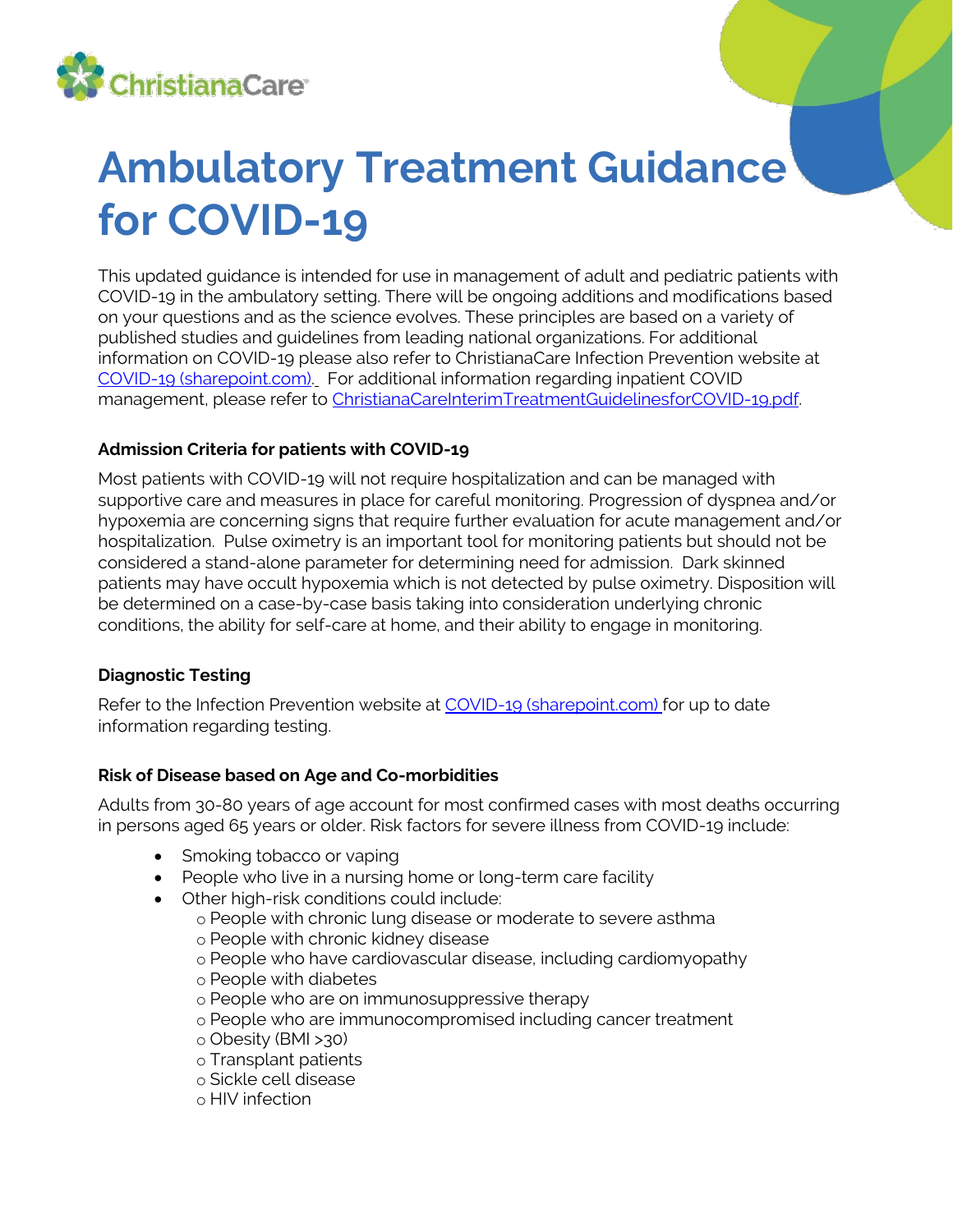#### **ChristianaCare Referral Process and COVID Scoring Tool for Ambulatory Antiviral Treatment Options**

Given the limited availability of various treatment options, ChristianaCare utilizes a risk prediction Weighted Scoring Allocation as a tool to help identify potential high-risk patients with the primary goal to **prevent hospitalizations in high-risk patients with mild to moderate disease**. Characteristics of race, age, sex, sexual orientation, gender identity or expression, disability, ethnicity, national origin, ability to pay, insurance status, socioeconomic status, income derived from public assistance programs, citizenship or immigration status, perceived social worth and ability, perceived obstacles to care, and past use of resources shall not be considered as part of the primary allocation process. Factors such as prognosis for short term survival and existence of severe comorbid conditions will be considered when determining clinical appropriateness of these therapeutic interventions. The following bullet points describe the logistics for obtaining outpatient antiviral therapy for patients:

- If providers wish to use ChristianaCare pharmacies for EUA ordering, they must go through the Center for Virtual Health's COVID-19 Clinic.
- Providers are free to send their patients to other pharmacies, but it is important to know that they are taking on the responsibility of adhering to EUA guidelines for oral antivirals. Non-ChristianaCare pharmacies which have COVID antivirals can be found at this website: [https://healthdata.gov/Health/COVID-19-Public-Therapeutic-](https://healthdata.gov/Health/COVID-19-Public-Therapeutic-Locator/rxn6-qnx8/data)[Locator/rxn6-qnx8/data.](https://healthdata.gov/Health/COVID-19-Public-Therapeutic-Locator/rxn6-qnx8/data)
- Referrals directly from patients are accepted as we do not want to limit this resource only to patients who have providers referring them. Patients may call 302-428-2121 to request an evaluation for treatment, which may include monitoring and/or medication.
- For providers wishing to use ChristianaCare outpatient pharmacies, the PowerChart PowerForm referral tool has been updated to include clinical and demographic factors that influence patients' risk for hospitalization: severe immunodeficiency diagnoses; vaccination status; BMI; age; chronic conditions, and pregnancy. Data from the past two years indicate that all of these factors have been statistically significant drivers of hospitalization for symptomatic COVID-19 patients. In addition, these medications are most effective when given within days of symptom onset for patients who are COVID-19 positive.
- Moderate/high risk patients will be monitored and considered for treatment.
- Low-risk patients can be given self-care information and referred to other patientfacing workstreams in production.
- Form completion does not guarantee an immediate video visit. A video visit will occur if the patient is identified as clinically worsening by Twistle or having provider evaluation for treatment.
- The Center for Virtual Health's COVID-19 Clinic team will communicate back to the referring provider in a timely fashion. The COVID-19 Clinic will be responsible for either ordering monoclonal antibody or oral medications based on the clinical scenario.
- The Weighted Scoring scheme is below, and Center for Virtual Health will make decisions for patients based on score and product availability.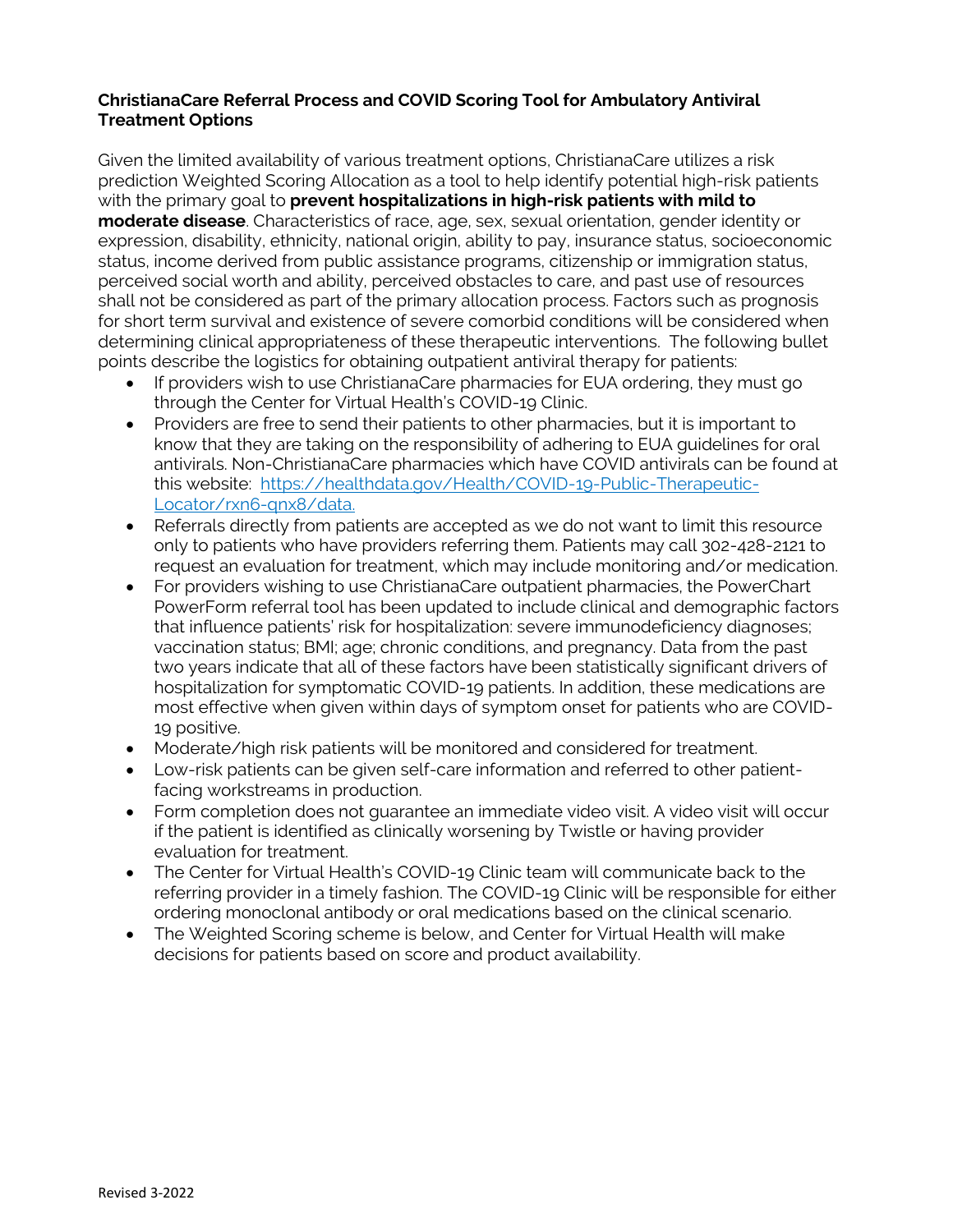#### Severely immunocompromised **(6 points)**

(active cancer, organ transplant, stem cell transplant in last 2years, severe immunodeficiency, advanced or untreated HIV, >20mg pred for >2weeks)

Unvaccinated (no vaccines at all ) **(4 points)**



BMI greater than 30 **(1.5 points)**

### Pregnant **(1 point)**

Any chronic risk factor – see above **(1 point)** (This is not additive. If you have hypertension or if you have 10 chronic conditions, patient gets 1 point.)

**The following agents have been recommended by NIH and most of these bullet points are directly from the NIH guideline at** [Statement on Therapies for High-Risk, Non-hospitalized](https://www.covid19treatmentguidelines.nih.gov/therapies/statement-on-therapies-for-high-risk-nonhospitalized-patients/)  [Patients | COVID-19 Treatment Guidelines \(nih.gov\).](https://www.covid19treatmentguidelines.nih.gov/therapies/statement-on-therapies-for-high-risk-nonhospitalized-patients/) The vast majority of COVID cases currently are being caused by the Omicron variant of SARS-CoV-2. This variant is susceptible to several agents which are available at ChristianaCare. Remdesivir is FDA-approved, but the other agents are authorized for use under an EUA (Emergency use Authorization) - an FDA authorization for the emergency use of an unapproved product or unapproved use of an approved product in the US under certain circumstances including, but not limited to, when the Secretary of HHS declares that there is a public health emergency.

For non-hospitalized patients with mild to moderate COVID-19 who are at high risk of disease progression, the NIH Panel recommends using one of the following therapeutics (listed in order of preference):

- **Nirmatrelvir 300 mg with ritonavir 100 mg (Paxlovid)** orally twice daily for 5 days, initiated as soon as possible and within 5 days of symptom onset in those aged ≥12 years and weighing ≥40 kg **(AIIa)**.
	- o Paxlovid requires a dose reduction for patients with moderate renal impairment (eGFR  $\geq 30$  to < 60 mL/min): 150 mg nirmatrelvir (one 150 mg tablet) with 100 mg ritonavir (one 100 mg tablet), with both tablets taken together twice daily for 5 days
	- o Paxlovid is not recommended in patients with severe renal impairment (eGFR < 30 mL/min)
	- $\circ$  Paxlovid is not recommended in patients with severe hepatic impairment (Child-Pugh Class C)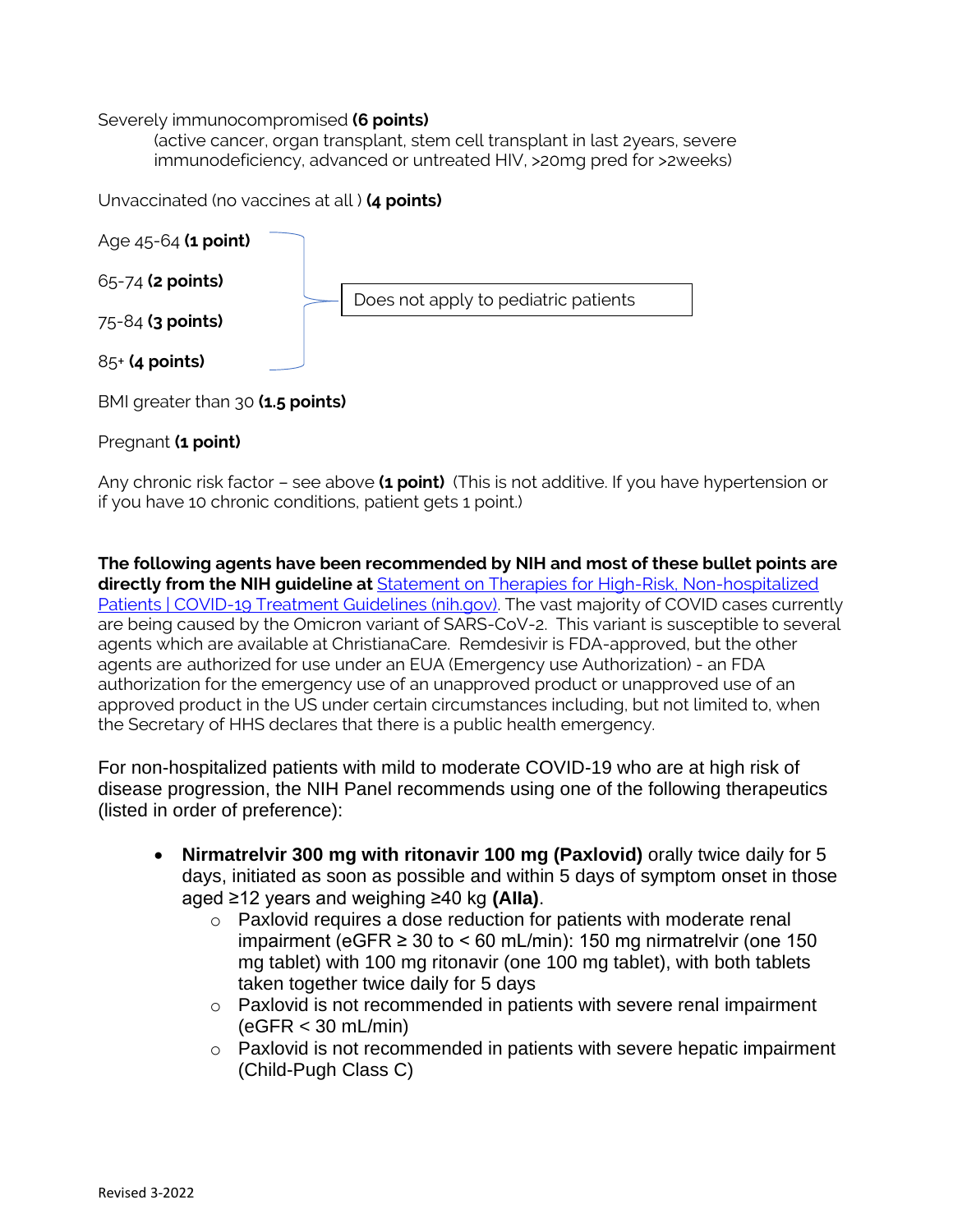- o Ritonavir-boosted nirmatrelvir (Paxlovid) has significant and complex drug-drug interactions, primarily due to the ritonavir component of the combination.
- o Before prescribing ritonavir-boosted nirmatrelvir (Paxlovid), clinicians **should carefully review the patient's concomitant medications**, including over-the-counter medications and herbal supplements, to evaluate potential drug-drug interactions. See the [Panel's statement on the drug-drug interactions for ritonavir-boosted](https://www.covid19treatmentguidelines.nih.gov/therapies/statement-on-paxlovid-drug-drug-interactions/)  [nirmatrelvir \(Paxlovid\)](https://www.covid19treatmentguidelines.nih.gov/therapies/statement-on-paxlovid-drug-drug-interactions/) for details. Additionally, the University of Liverpool's COVID-19 Drug Interaction Checker can be referenced here: [Liverpool COVID-19 Interactions \(covid19-druginteractions.org\)](https://www.covid19-druginteractions.org/)
- **Remdesivir 200 mg** IV on Day 1, followed by **remdesivir 100 mg** IV daily on Days 2 and 3, initiated as soon as possible and within 7 days of symptom onset in those aged ≥12 years and weighing ≥40 kg **(BIIa)**.
	- $\circ$  Remdesivir's FDA approval has been expanded to include use in adults and pediatric patients (12 years of age and older who weigh at least 40 kg).
	- o Remdesivir is also authorized under EUA for treatment of pediatric patients weighing 3.5 kg to less than 40 kg or pediatric patients less than 12 years of age weighing at least 3.5 kg who are not hospitalized.
	- $\circ$  Remdesivir is not recommended in patients with eGFR  $<$  30 mL/min due to accumulation of the excipient sulfobutylether-beta-cyclodextrin. However, the clinical significance of this accumulation is uncertain and significant toxicity with a short duration of therapy (e.g., 3 days) is unlikely. Therefore, providers should have a risk-benefit discussion with patients with severe renal impairment, as benefits may outweigh the risks in select patients.
	- $\circ$  Providers should consider discontinuation of remdesivir if ALT levels increase to greater than 10 times the upper limit of normal. Discontinuation is recommended if ALT elevation is accompanied by signs or symptoms of liver inflammation.
	- o Because remdesivir requires IV infusion for 3 consecutive days, there may be logistical constraints to administering remdesivir in many settings.
	- o Remdesivir should be administered in a setting where severe hypersensitivity reactions, such as anaphylaxis, can be managed. Patients should be monitored during the infusion and observed for at least 1 hour after infusion.
	- o Please note that, even though recommended by NIH, ChristianaCare is not currently offering remdesivir as an option.
- **Bebtelovimab 175 mg** is a monoclonal antibody administered as a single IV injection (slow IV push) over at least 30 seconds, as soon as possible and within 7 days of symptom onset in those aged ≥12 years and weighing ≥40 kg, **ONLY** if none of the preferred therapies are available, feasible to deliver, or clinically appropriate **(CIII)**.
	- $\circ$  The data that support the use of bebtelovimab are derived from in vitro studies that demonstrated its potent activity across a broad spectrum of variants of concern (VOCs) **(including both the BA.1 and BA.2**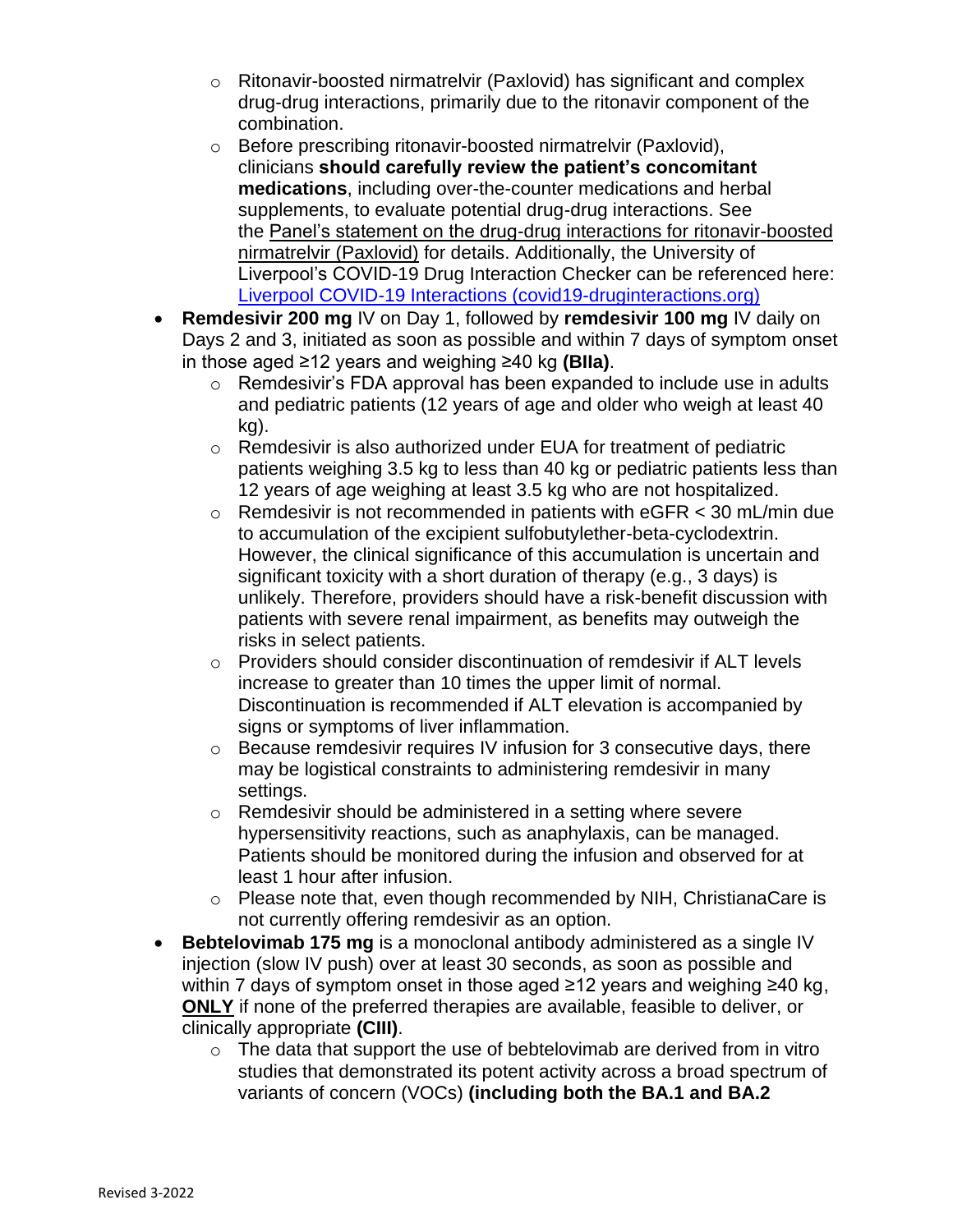**subvariants of Omicron)** and a Phase 2 randomized trial that showed no unexpected safety events and more rapid viral decay in patients at low risk for progression to severe disease. **Please note that sotrovimab is no longer recommended due to decreased activity against the Omicron BA.2 subvariant.** 

- o Although there are insufficient data on hospitalization and mortality outcomes in patients at high risk of disease progression who have received bebtelovimab, the agent has a mechanism of action similar to other anti-SARS-CoV-2 mAbs that have demonstrated a reduction in hospitalization or death in high-risk patients in Phase 3 trials.
- o Therefore, the laboratory and Phase 2 clinical data for bebtelovimab, coupled with the aggregate evidence for this class of agents, support the use of bebtelovimab in high-risk patients when other options are not available, feasible to deliver, or clinically appropriate.
- o Bebtelovimab should be administered in a setting where severe hypersensitivity reactions, such as anaphylaxis, can be managed. **Patients should be monitored during the infusion and observed for at least 1 hour after infusion.**
- **Molnupiravir 800 mg** orally twice daily for 5 days, initiated as soon as possible and within 5 days of symptom onset in those aged ≥18 years **ONLY** when none of the above options can be used **(CIIa)**.
	- o The FDA EUA states that **molnupiravir is not recommended for use in pregnant patients due to concerns about the instances of fetal toxicity** observed during animal studies. However, when other therapies are not available, pregnant people with COVID-19 who are at high risk of progressing to severe disease may reasonably choose molnupiravir therapy after being fully informed of the risks, particularly those who are beyond the time of embryogenesis (i.e., >10 weeks' gestation). The prescribing clinician should document that a discussion of the risks and benefits occurred, and that the patient chose this therapy.
	- $\circ$  There are no data on the use of molnupiravir in patients who have received COVID-19 vaccines, and the risk-to-benefit ratio is likely to be less favorable because of the lower efficacy of this drug.

# • **Ambulatory Continuation of VTE Prophylaxis and Treatment for discharged COVID-19 patients:**

- o VTE prophylaxis should be considered at discharge for patients with COVID-19 who are at high risk of VTE and with a low risk of bleeding.
- o VTE treatment should be considered at discharge for patients that were treated inpatient for confirmed or highly suspected VTE.
- o Recommendations can be found at the following link: [http://intranet/sites/PharmacyServices/AntimicrobialStewardsh](http://intranet/sites/PharmacyServices/AntimicrobialStewardship/Documents/ChristianaCareInterimTreatmentGuidelinesforCOVID-19.pdf)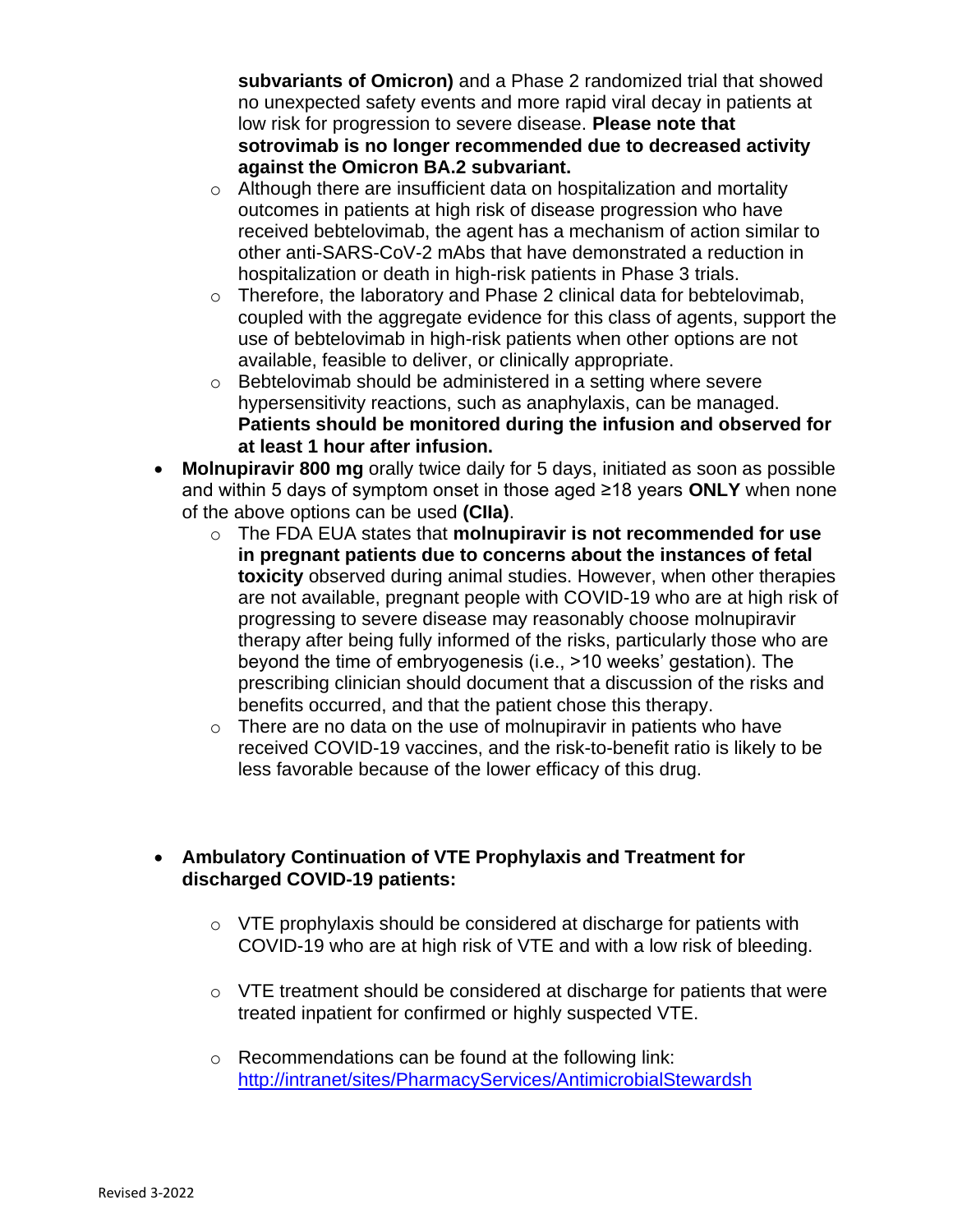[ip/Documents/ChristianaCareInterimTreatmentGuidelinesforCO](http://intranet/sites/PharmacyServices/AntimicrobialStewardship/Documents/ChristianaCareInterimTreatmentGuidelinesforCOVID-19.pdf) [VID-](http://intranet/sites/PharmacyServices/AntimicrobialStewardship/Documents/ChristianaCareInterimTreatmentGuidelinesforCOVID-19.pdf)[19.pdf](http://intranet/sites/PharmacyServices/AntimicrobialStewardship/Documents/ChristianaCareInterimTreatmentGuidelinesforCOVID-19.pdf)

# • **Investigational Over the Counter and Alternative Medications**

- o Some over the counter and alternative medications have been hypothesized to be beneficial in the management of COVID-19. In the absence of demonstrated benefit, ChristianaCare does NOT recommend routine use of these alternative treatment approaches.
- o Azithromycin, ivermectin and hydroxychloroquine are specifically not recommended for the treatment or prophylaxis of COVID-19.
- o Oseltamivir is not effective for COVID-19.

# • **Maintenance Medications:**

- o All patients should remain on their regularly prescribed medications. Optimal control of chronic disease is critical**.** If patient is prescribed Paxlovid for COVID-19, be aware that the ritonavir component (pharmacologic booster) has many drug interactions. Temporary interruption of certain maintenance medications may be recommended by your care team. . There is no evidence to support stopping inhaled or systemic steroids, immunosuppressive medications, biologic agents, or ACEi/ARB therapy to lessen the risk of developing COVID-19 infection.
- o Patients that are chronically on immunosuppressive medications, biologic agents, systemic steroids, or chemotherapeutic medications should have the continuation of these medications addressed with the prescribing physician in the setting of an infection.
- **Steroids:** Oral steroids should be avoided as a treatment option specifically for COVID-19 patients in the ambulatory setting. These may be considered for alternative diagnoses such as exacerbations of chronic lung disease. Inhaled steroids can be continued.
- **Acetaminophen vs. NSAIDs:** Acetaminophen and NSAIDs may be used for fever control. Early reports of NSAIDs being associated with worsening of COVID-19 have not been substantiated.

# • **MDI and Nebulizer Treatment:**

- o Nebulized formulations of medications carry a higher risk of aerosolization of particles. If possible, patients should utilize MDI's for acute management of symptoms.
- o For COVID-19 patients who require nebulized formulations of medications (due to lack of efficacy or availability of MDI's) for ongoing control they should be advised to use them in an isolated section of their home, preferably a garage or patio, and minimize exposure to other family members to that location.